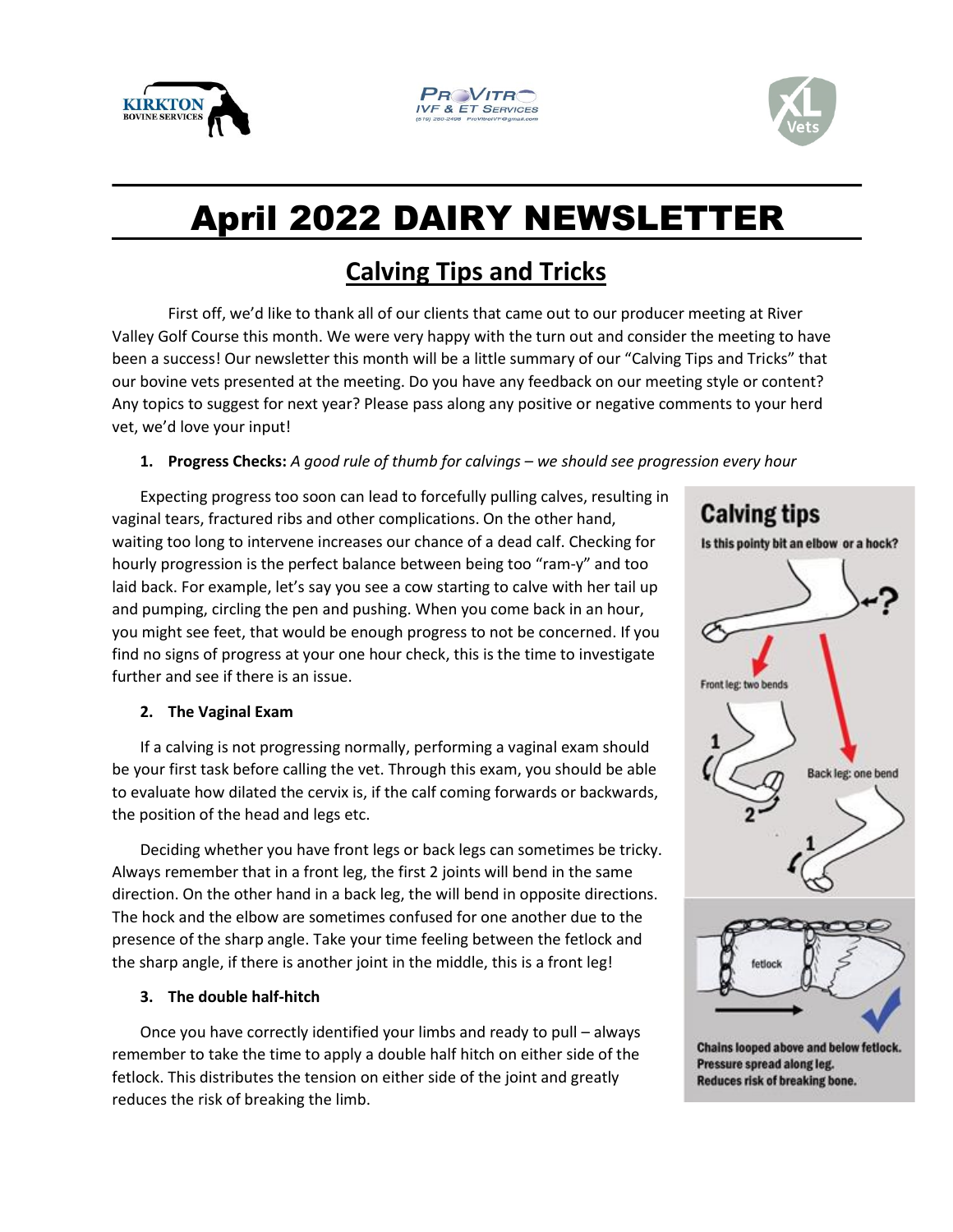





#### **4. The rope pulley come-along/calving jack**

If you are unable to pull a calf by hand, if may be time to use more force. Before you use a rope pulley or a calving jack, always make sure that there is enough room for the calf and that you have 2 front feed and a head OR two back feet. If you don't have access to a calving jack, a simple rope and pulley system can be used. Attach one end of the pulley to the legs, and the other to a stable post. Sinch up the pulley rope until it is tight, then apply your weight downwards to pull the calf outwards. Once you have pulled the calf a few inches, take up the slack in the rope before applying downwards pressure once again Repeat these two steps until you have the calf!

#### **5. The head back**

A common calving call that comes in to the office is "a calf coming upside down and backwards". While there are rare instances of this presentation, more often than not it is a calf coming forwards with a head back. As stated above, remember to always take the time to assess if you have front or back legs. If you have front legs but no head – it's time to go fishing! Never pull the front legs without having access to the head, you will only drive the head further back. Find purchase on what part of the head and neck you can, pull it towards you, and then adjust your grip to the next landmark – neck, corner of the jaw, ear, eye, corner of the mouth, tip of the jaw. Once you can, apply a head snare around the back of the head and in the mouth in order to safely pull the head towards you.

#### **6. Uterine Torsions**

Uterine torsions are another common reason for lack of progression in a calving. When you are performing your vaginal exam, you may feel the tissue twisted around your arm or you may feel a cervix that appears tight and unyielding. If you are unsure if it is a torsion, the next step is a rectal exam. A normal rectal exam on a calving should yield a palpable calf and no tight bands. In a cow with a uterine torsion, you will be able to palpate tight bands wrapping on either side of the calf. The directions of the bands around the calf tells us if the torsion is turned clockwise or counterclockwise. In order to correct a torsion you have 2 options: roll the cow or detorse the calf. When rolling the cow, we always roll in the direction of the twist. When detorsing the calf, we turn the calf in the opposite direction of the twist.